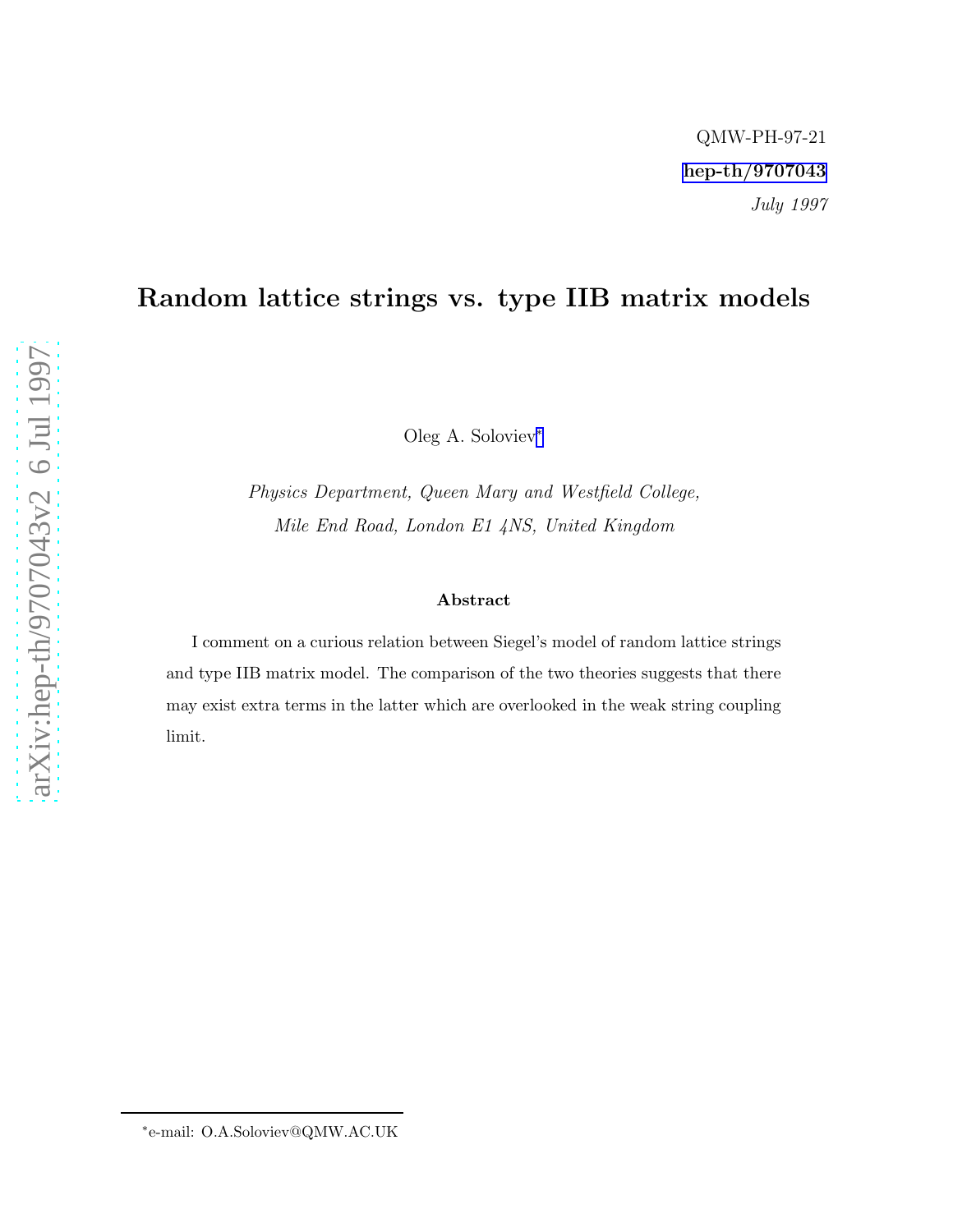<span id="page-1-0"></span>Various matrix models [\[1](#page-2-0)],[[2\]](#page-3-0),[\[3](#page-3-0)] which are now extensively discussed in the context of non-perturbative string theory do not necessarily refer to discretization of the world sheet. Matrices in these theories emerge as images of non-commuting coordinates associated witheither D-particles [[1\]](#page-2-0) or D-instantons [[2](#page-3-0)], [\[3](#page-3-0)]. In other words, the integration over random matrices in these models is not intending to replace the summation over world sheet topologies. At the same time the random matrix approach based on the idea of a discretization of the world sheet has proved remarkably successful in understanding the non-perturbative structure of string theories in dimensions less than two [\[4\]](#page-3-0). Therefore, it might be interesting to look for some possible interplay between new and old matrix model approaches. One nontrivial example of such a relation has already been discussed in[[5](#page-3-0)].

In the present letter, I would like to focus on one remarkable fact about random lattice strings which may turn out to be relevant in current attempts to construct a nonperturbative string theory. It has been observed that planar Feynman diagrams of matrix models have a duality symmetry under replacing vertices with loops and vice versa  $[6], [7]$  $[6], [7]$ . In[[8\]](#page-3-0) this symmetry of random lattices has been connected to the T-duality of longand short-distance behavior in string theory[[9\]](#page-3-0). Namely, the duality invariance of planar Feynman diagrams gives rise to the T-duality invariance of string perturbation theory.

Siegel was the first to realize that the T-duality of the continuum string in its random lattice representation uniquely determines the random matrix model potential[[10](#page-3-0)]. His approach has further been generalized in [\[11](#page-3-0)] to include self-dual matter systems.

Siegel's T-self-dual matrix model is given as follows [\[10](#page-3-0)]

$$
S_{\Phi} = \text{tr}\left[\frac{1}{2}\Phi^2 + N \ln(1 - g\Phi)\right],\tag{1}
$$

where  $\Phi$  is a hermitian  $N \times N$  matrix and g is a constant. This model can be thought of as describing a  $D = 0$  string.

Let us make the following change of variables

$$
1 - g\Phi = gY.\t\t(2)
$$

In terms of  $Y$  eq.(1) takes the following form

$$
S_Y = \text{tr}\left[ -\frac{Y}{g} + N \ln Y + \frac{Y^2}{2} + \frac{1}{2g^2} + N \ln g \right].
$$
 (3)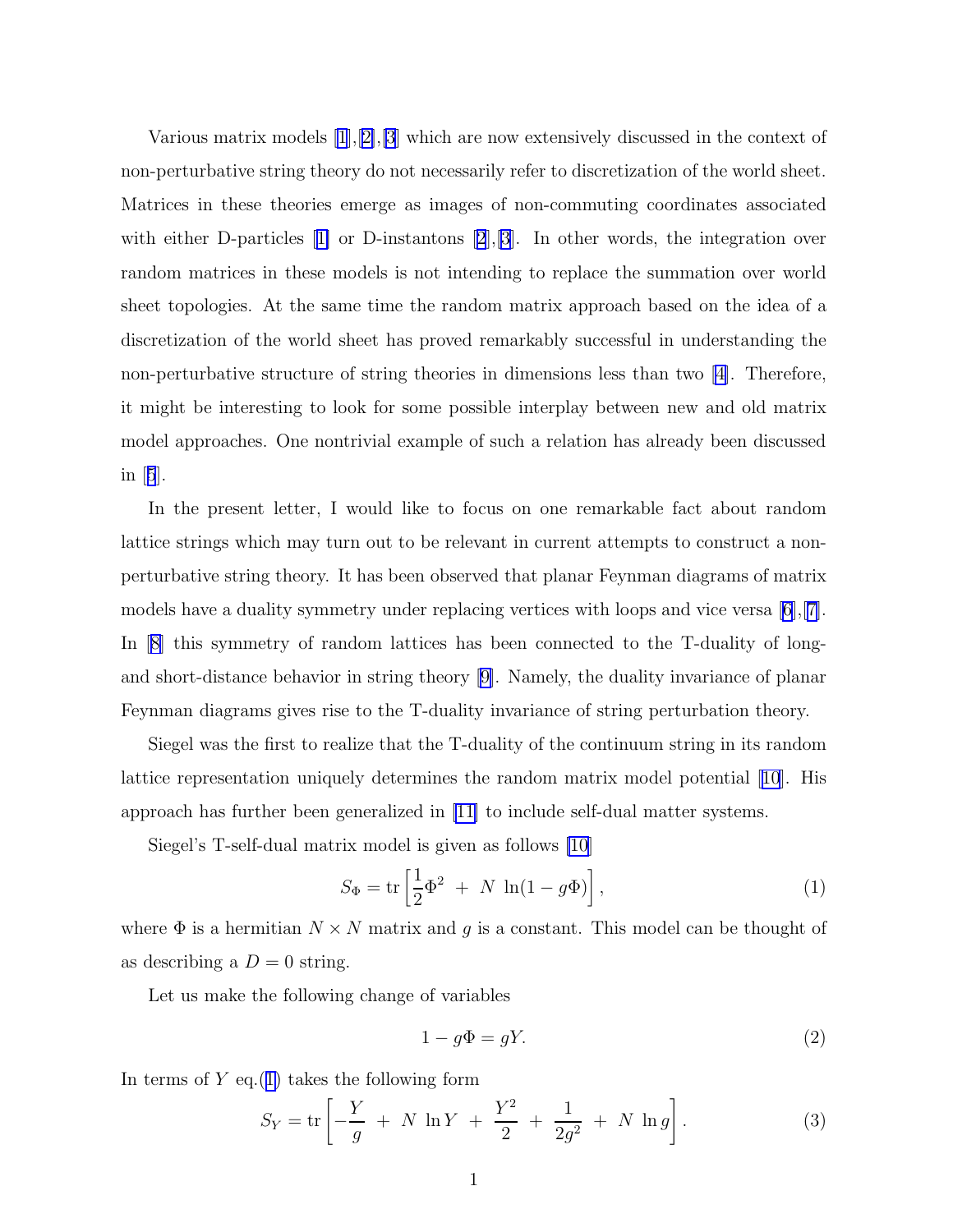<span id="page-2-0"></span>In the limit  $g \to 0$ ,  $N \to \infty$  eq.([3\)](#page-1-0) goes to

$$
S_Y(g \to 0, N \to \infty) = \text{tr}\left[-\frac{Y}{g} + N \ln Y + constant\right].
$$
 (4)

The constant term is irrelevant for the duality property. The limit  $g \to 0$ ,  $N \to \infty$  is taken so that  $g \cdot N$  is kept fixed.

The curious fact is that, up to a normalization of the constants g and N, eq.(4) coincides with the saddle point of the type IIB matrix model[[5\]](#page-3-0). According to ref.[[3\]](#page-3-0), the constant  $g$  in front of the linear in Y term is proportional to the string coupling constant,  $g \sim g_s$ . Therefore, the matrix action given by eq.(4) can be considered as a weak string coupling limit of the Siegel matrix model. In particular, the latter has to contain type IIB D-branes which are observed among solutions of the IIB matrix model[[2\]](#page-3-0),[[3](#page-3-0)].

However, if we take the Siegel model as a definition of the exact type IIB matrix theory at the saddle point, then the  $Y^2$ -term in eq.([3\)](#page-1-0) becomes important at finite values of the string coupling constant. It is natural to assume that the duality invariance of the Siegel random matrix model is an underlying symmetry of string perturbation theory and as such has to be preserved in any non-perturbative formulation. Bearing this principle in mind, one can write down a modified type IIB matrix model. Namely,

$$
S_{IIB} = \alpha \, \text{tr} \left\{ -\frac{1}{4} Y^{-1} [A_{\mu}, A_{\nu}]^2 - \frac{1}{2} (\bar{\psi} \Gamma^{\mu} [A_{\mu}, \psi]) \right\} + \text{tr} \left[ \beta Y + \gamma \, \ln Y + \sigma Y^2 + \delta \right]. \tag{5}
$$

Here  $A_{\mu}$  and  $\psi_{\alpha}$  are  $N \times N$  hermitian bosonic and fermionic matrices respectively. This theory possesses the N=2 supersymmetry in the limit  $N \to \infty$  [[3](#page-3-0)]. The constant parameters  $\alpha$ ,  $\beta$ ,  $\gamma$ ,  $\sigma$ ,  $\delta$  get, in general, renormalized. The hope is that they run to the values predicted by the T-duality. This will be studied elsewhere.

To conclude, the Siegel random lattice string and the type IIB matrix model have quite different setups. However, both theories aim at one and the same target - a nonperturbative description of string theory (whatever it might be). Therefore, it is not very surprising if the two approaches eventually will merge.

I thank PPARC for financial support.

## References